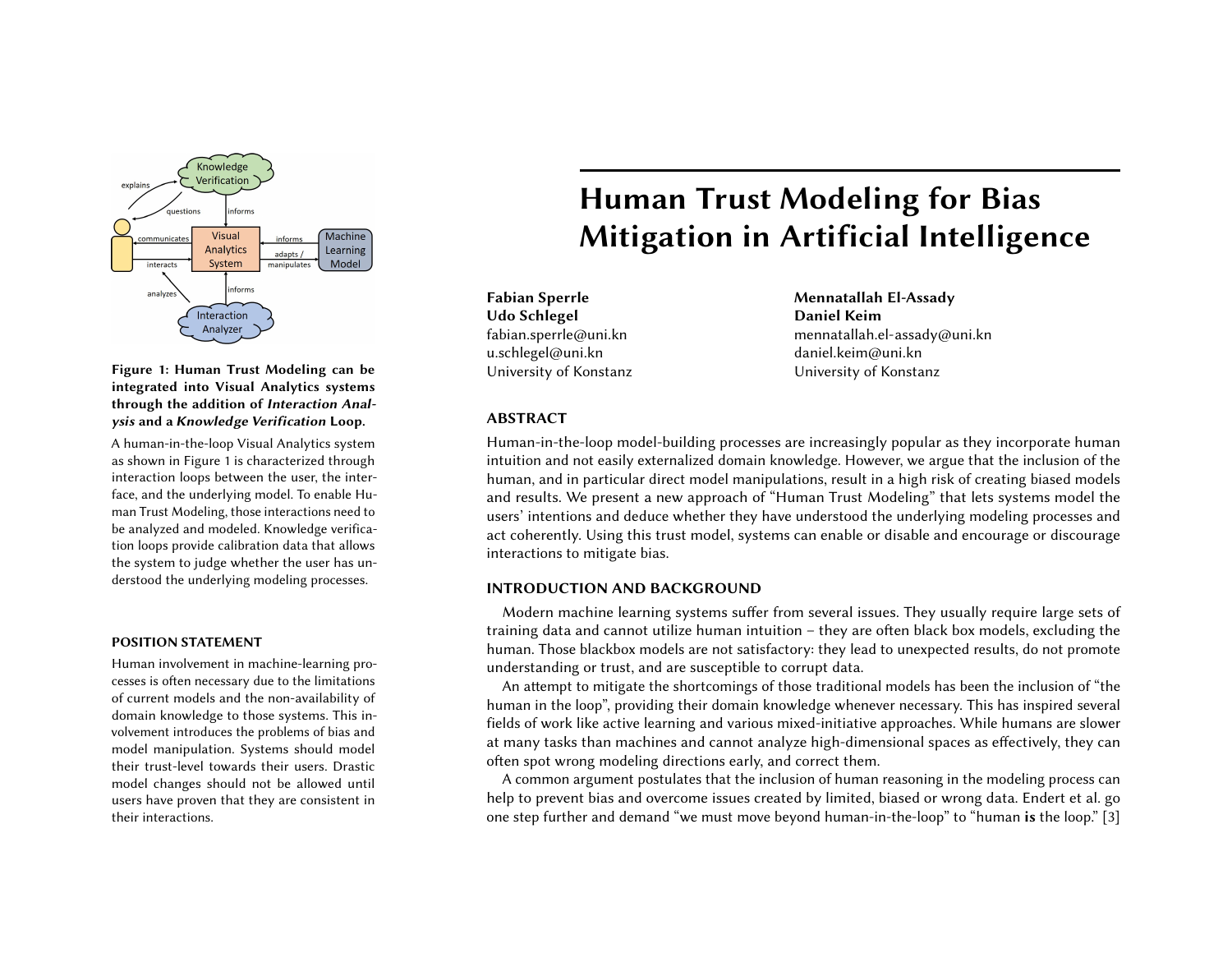Human Trust Modeling for Bias Mitigation in AI

Wall et al. [\[8\]](#page-3-1) have identified four perspectives on human bias in Visual Analytics: Cognitive Processing Error: Includes cognitive biases like anchoring bias, confirmation bias, or the attraction effect.

Filter for Information: "How sensory information is distinguished and interpreted".

Preconception: (Unconscious) biases formed through the users domain knowledge, previous experience, and expectations.

Model Mechanism: Bias as defined in cognitive modeling is used to determine if users are biased towards certain data points or dimensions.

AlphaGo [\[5\]](#page-3-3) and now AlphaZero [\[4\]](#page-3-4) have shown that it is possible to train an AI by selfplay and established a new thesis: "A decision problem for intelligence is tractable by a human being with limited resources if and only if it is tractable by an AlphaGo-like program." [\[9\]](#page-3-5) This thesis establishes a new era of AI. Data to train is generated by the machine and is only tested against the task definition. The outcome is also tested against the task definition and needs a quality metric or measure to be defined.

Both during and after model training XAI highlights decision steps that led to a given model outcome [\[1\]](#page-3-6). Such explanations help humans to build trust in AI, as they make some of the inner workings understandable. The general idea is to make an AI more human-like [\[1\]](#page-3-6) by enabling it to explain itself and its decisions.

HUMAN BIAS IN VISUAL ANALYTICS Thest Their thesis is "that a little domain knowledge goes a long way" [\[3\]](#page-3-0); potentially further than a more powerful algorithm. This inclusion of humans into the core of the processing loop gives the users great power over the analysis process and its results. At the same time, "little consideration has yet been given to the ways inherent human biases might shape the visual analytics process." [\[7\]](#page-3-2) Wall et al. have identified four different views on human bias in Visual Analytics [\[8\]](#page-3-1). In this paper we focus on those human biases, rather than biases created by skewed training data, for example.

> Machine learning developed into using blackbox models without human feedback loops and is currently transitioning towards more human involvement. In this position paper, we argue that human-in-the-loop processing cannot be the solution to current machine learning problems, but is rather an intermediate step on a pathway towards more automated, trustworthy and explainable Artificial Intelligence, with less human involvement. We contribute the novel concept of Human Trust Modeling from an AI perspective as a technique to avoid bias in current systems.

# ADVANTAGES OF KEEPING THE HUMAN OUT OF THE LOOP

LEARNING WITHOUT THE HUMAN The definition of AI describes a machine which can perform tasks as well or better than a human. The benefits of moving the human out of the loop are based on this theoretical ability. AI-based methods reached or improved the state-of-the-art for various tasks, and can even exceed human performance for some while being faster and thus more efficient.

> The AlphaGo thesis (see Learning without the Human) introduces a new direction and shows how it is possible to move the human out of the loop to achieve state-of-the-art efficiency. According to this thesis, systems can generate their training data by self-play and consequently, remove the human from the loop. Self-play or self-learning enables the AI to train outside of the limitations of human understanding and data and develops solution strategies that humans would not contrive. It, therefore, develops a basic domain knowledge without human involvement and reduces the areas in which humans can introduce bias. Together with a faster decision-making process, this can lead to AI exceeding human performance. While its application to general, underspecified AI problems remains an open challenge, self-learning is effective for constraint scenarios with clear task definitions and well-defined, computationally tractable quality metrics [\[9\]](#page-3-5), as showcased for Go [\[5\]](#page-3-3) and Chess [\[4\]](#page-3-4).

EXPLAINABLE AI (XAI) Self-learning minimizes the human bias, but also reduces the understandability of the results and the trust of the human towards the AI. But how can we look into the decision process and understand the pattern the machine recognized in the data, the domain, or the game? How can we understand the training process of the AI to learn from it and rebuild trust? To answer these questions, explainable AI (XAI) is needed [\[2\]](#page-3-7). Good explanations of the underlying AI models allow the user to understand them from "outside of the loop". In combination with self-learning, XAI can be used to extract novel domain knowledge from an AI. Consequently, user involvement in modeling processes can be reduced to deciding whether results are correct or not.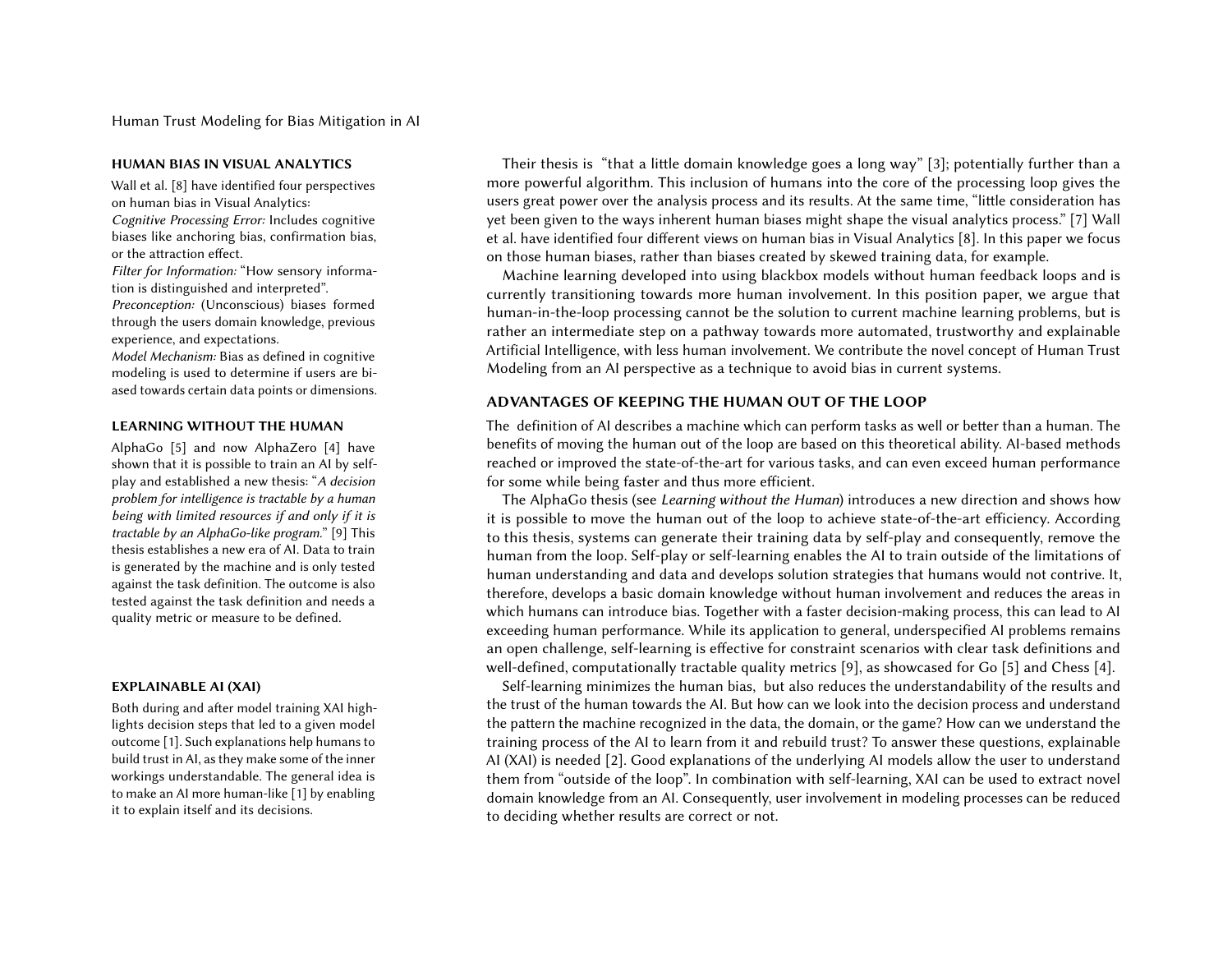Human Trust Modeling for Bias Mitigation in AI



# PRECISION AND ACCURACY

In the context of Human Trust Modeling, we understand those terms as follows:

Precision. The coherence between all interactions of one user.

Accuracy. The "correctness" of all interactions of one user with respect to the training data and the interactions of the crowd.



We expect non-biased users to be both precise and accurate. However, accuracy is difficult to determine in the presence of potenially biased training data.

# HUMAN-TRUST-MODELING

As outlined in the previous section, many benefits arise from removing humans from modeling loops. However, this is not a valid way forward at the current stage of AI research, as the underlying systems are often not yet efficient and powerful enough to produce meaningful results, and reverting to black boxes does not help. Instead, modern human-in-the-loop systems need to develop from detecting and quantifying bias to preventing it.

We propose to model the user from an AI perspective as shown in Figure 1. Depending on their expertise, each user is assigned an initial trust score. At the beginning of the analysis, the user is a blackbox for the AI. As the analysis progresses, every interaction paints a more detailed picture of the user to the AI and informs a trust-calibration process. Here, the AI can, for example, deduce whether the user's interactions are precise. Is the user blindly trying to change things? Is a pattern recognizable? Is the user checking the provided on-demand-details before initiating modifications? Trust scores should increase when the shown behavior is precise, and decrease otherwise.

A weaker influence on the trust level is given by the accuracy of performed interactions with respect to trends and patterns in the training data. This influence is intentionally lower as completely unbiased training data and is practically impossible to obtain for most (complex) tasks. Instead of comparing patterns to those in the training data, systems can also compare user interactions to those of a crowd. If no crowd is available, it could be generated by virtual AI agents. While not necessary for the trust model or the analysis process in general, trust levels could be increased further if users are able to demonstrate their understanding of the underlying modeling processes. Such understanding can be demonstrated by answering verification or transfer questions, or rating proposed model changes as precise or imprecise. We do, however, emphasize that understanding of the modeling processes does not prevent a user from intentionally or unintentionally introducing bias into a system, making understanding of the modeling processes on its own not particularly useful as a metric.

The current trust level of the user as seen by the AI should directly inform which interaction possibilities are encouraged or discouraged. In extreme cases, disabling interactions might be necessary. However, it is unlikely that machines can decisively overrule expert users with specific domain knowledge in the near future. Instead, systems should focus on promoting exploration of other data points, educate the user about potential correlations between their interactions and bias, or actively propose alternative interactions to consider. Such alternative interactions could be generated using concepts like Speculative Execution [\[6\]](#page-3-8), ranked according to some quality metric(s), and presented to the user with a request for feedback.

Using Human Trust Modeling, systems can enter a more controlled collaboration with the user. Bidirectional trust calibration enables more efficient human-in-the-loop model optimization and reduces the risk of bias-introductions in that process.